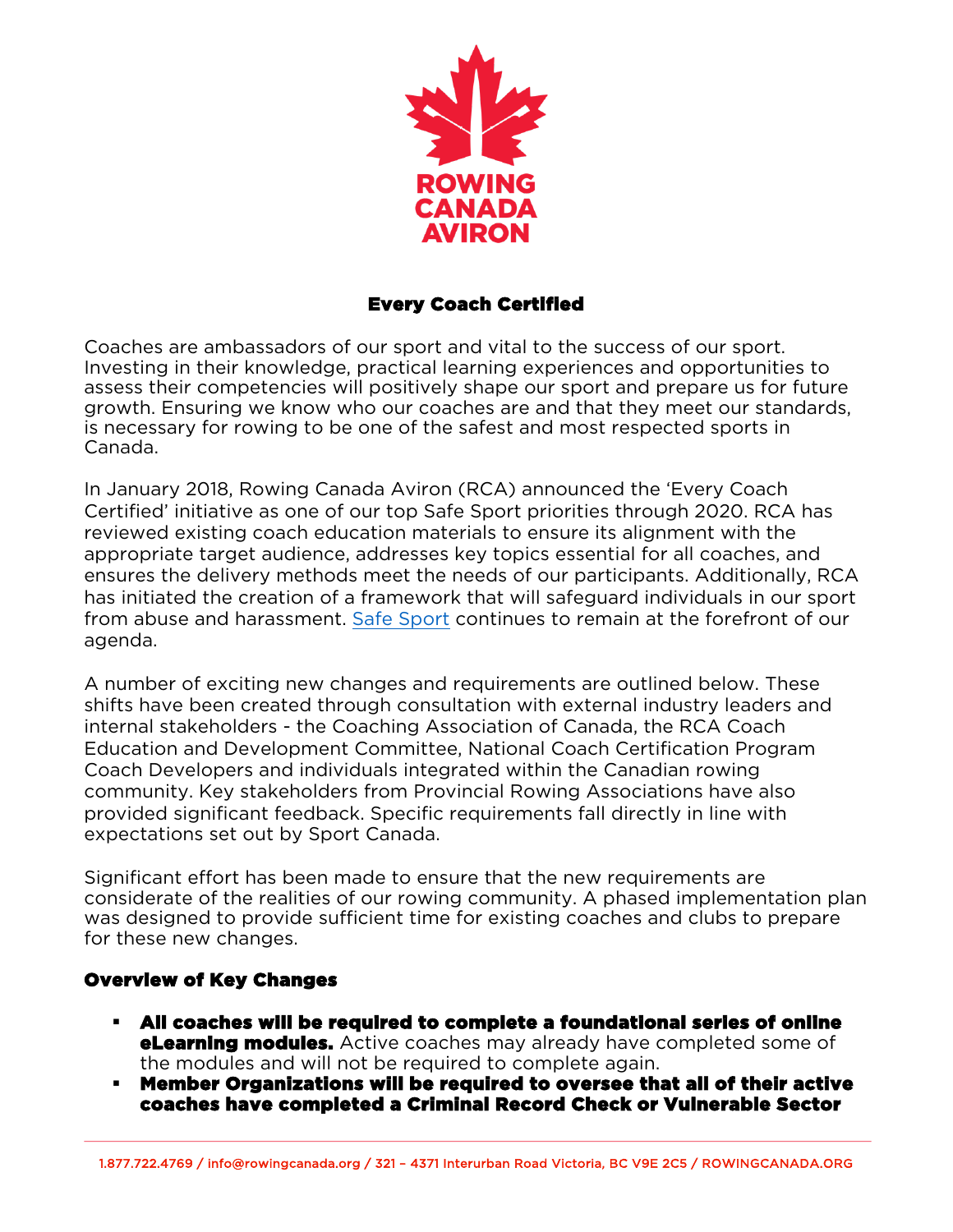**Screen.** RCA expects our Member Organizations to oversee that this is completed every 3 years.

- § The Learn to Row Coach Workshop will now be delivered in one day, **instead of 2 days.** The former LTR Coach Workshop has been redesigned with a new focus on technique and practical coaching aspects. A portion of the recent curriculum will now be delivered during the online eLearning modules, and MED training will be available through the network of provincial coaching representatives.
- § The RCA Coach Workshop Weekend 1 curriculum has been reduced to exclude MED and Safety components. This portion of the existing curriculum is now delivered during the online eLearning modules, similar to the changes that have been created within the LTR Coach Workshop.

Further details, updates, expectations, and timelines are described below.

Please connect with us for questions and comments related to these new requirements and implementation.

[Colleen Miller](mailto:colleenmiller@rowingcanada.org) – Manager, Coach Education and Development

[Jennifer Fitzpatrick](mailto:jfitzpatrick@rowingcanada.org) – Director, Partnerships and Sport Development

# Every Coach Certified

'Every Coach Certified' is an initiative that ensures coaches increase their knowledge base, gain practical experience through mentorship and demonstrate their coaching competency.

RCA will ensure all coaches are equipped with safety, ethics and athlete development training and is also requiring that coaches submit to screening processes, as overseen by their RCA Member Organization.

\*Coaches: Please confirm with your Member Club and Provincial Rowing Association if there are additional requirements.

#### eLearning

All coaches are required to complete two eLearning Modules in the [Coaching](https://thelocker.coach.ca/account/login?ReturnUrl=%2f) Association [of Canada \(CAC\) Locker.](https://thelocker.coach.ca/account/login?ReturnUrl=%2f) All eLearning modules need to be completed only once.

1. **NCCP Coach Initiation in Sport.** Developed by the CAC, Coach Initiation in Sport is an online NCCP module developed to introduce new or experienced coaches to the foundational skills in coaching, such as: long-term athlete development, ethics, coaching motivation, and athlete safety and wellness.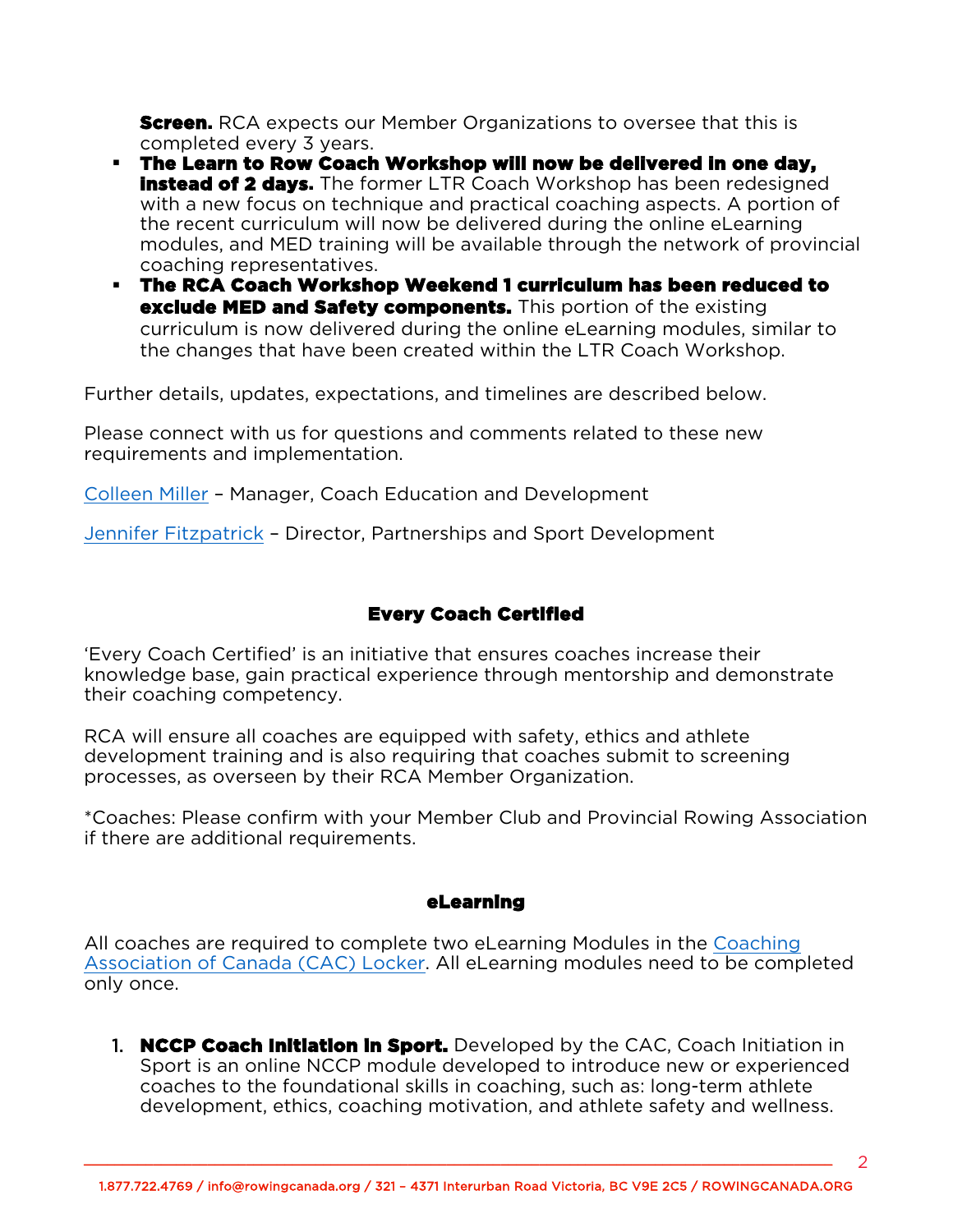The Coach Initiation in Sport module will also introduce coaches to the NCCP, a valuable tool for preparing for a coach's first in-person NCCP workshop.

2. **RCA Rowing Essentials (New).** Developed by RCA, Rowing Essentials equips coaches to provide a positive and safe experience of *all* rowers. This course will introduce you to the RCA Athlete Development Pathway preparing coaches to identify the athlete development stages and be a framework for developing programming. Rowing Essentials will inform coaches on the RCA Safety Guidelines, RCA Safety Video, and prepare coaches to identify strategies and implement plans to minimize rowing safety risks.

#### MED

Make Ethical Decisions (MED) Module. Developed by the CAC, MED training is a cornerstone of the National Coaching Certification Program (NCCP), and leaves coaches with no doubt as to what to do when the going gets tough. By successfully completing the MED training, coaches will be fully equipped to handle ethical situations with confidence and surety. MED training helps coaches identify the legal, ethical, and moral implications of difficult situations that present themselves in the world of team and individual sport. Coaches can access the MED training through their [Provincial/Territorial Coaching Representatives.](https://coach.ca/nccp-make-ethical-decisions) Coaches have the option to complete the training by taking an in-person workshop, online delivery or a home study program.

#### RCA Coach Background Screening

Rowing Canada Aviron (RCA) understands that screening personnel and volunteers is a vital part of providing a safe sporting environment and has become a common practice among sport organizations that provide programs and services to the community.

All Criminal Record Checks (CRC)/Vulnerable Sector Screening (VSS) must be completed by March 31st, 2020. Following this deadline, all coaches are expected to have this completed before coaching any program. All coaches are required to complete a CRC every 3 years. RCA Member Organizations will be required to ensure this has been completed for all active coaches. Coaches requiring only a VSS need to complete this once, then only the CRC will be required in future years. Information and recommendations about CRC/VSS can be found [here.](https://rowingcanada.us10.list-manage.com/track/click?u=4f1e4b296a23720e0aef18212&id=37e501ab90&e=56710dc455)

Requirements and deadlines for the eLearning Modules differ depending on where the coach is on their pathway.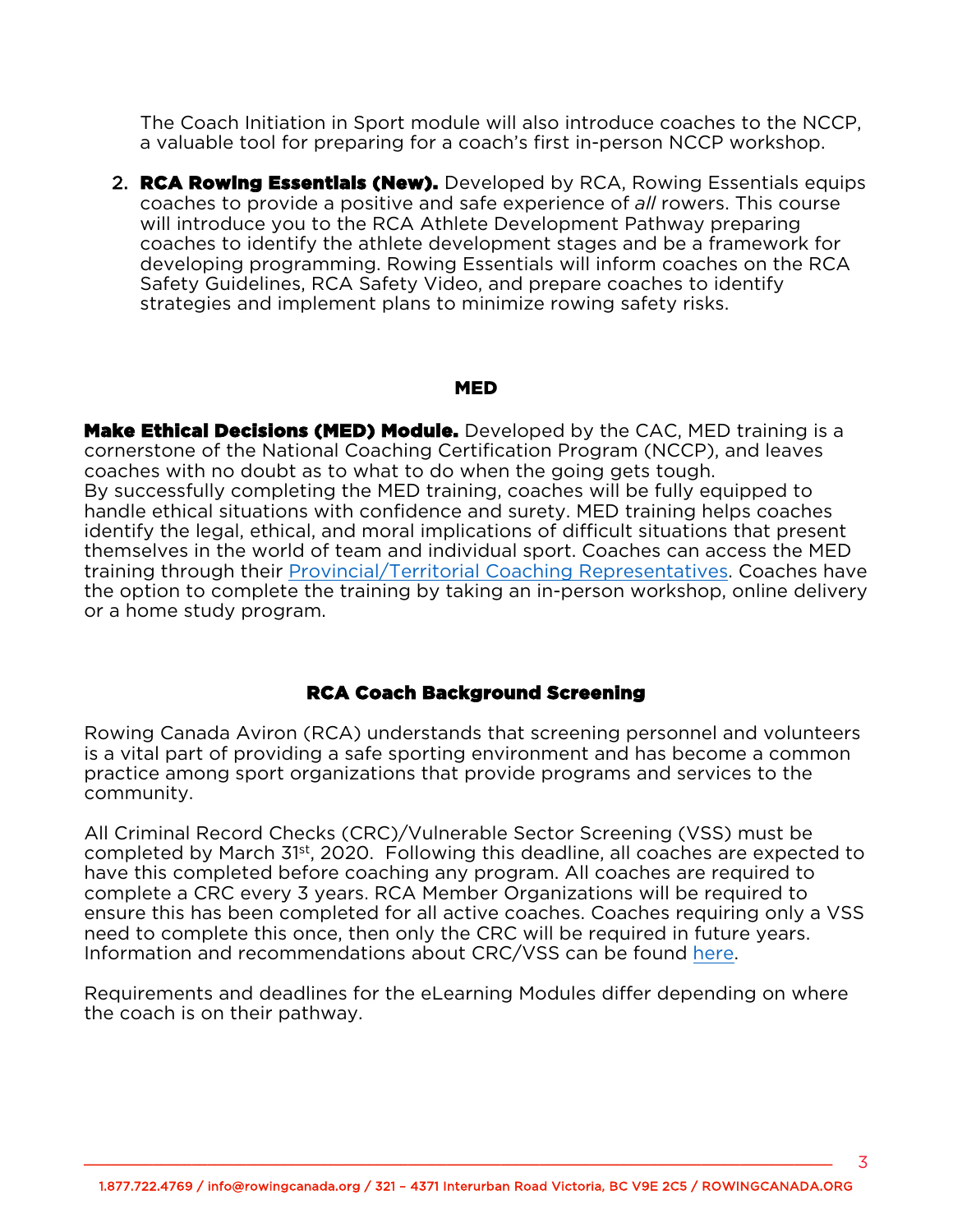# Timeline Chart - eLearning

|                                                                       | <b>NCCP Coach</b><br>Initiation in<br>Sport | <b>RCA Rowing</b><br><b>Essentials</b> | <b>Make Ethical</b><br><b>Decisions</b><br>Module or<br>Evaluation | CRC/VSS           |
|-----------------------------------------------------------------------|---------------------------------------------|----------------------------------------|--------------------------------------------------------------------|-------------------|
| Coaches<br>beginning<br>LTR or RCA<br>Coach<br>Workshop               | Before in<br>person<br>workshop             | Before in<br>person<br>workshop        | *Before in<br>person<br>workshop                                   | <b>March 2020</b> |
| All Coaches<br>not presently<br>engaged in<br><b>NCCP</b><br>training | <b>March 2021</b>                           | <b>March 2021</b>                      | <b>March 2021</b>                                                  | <b>March 2020</b> |
| LTR or RCA<br>Coach in<br><b>Training</b>                             | <b>March 2021</b>                           | <b>March 2021</b>                      | <b>March 2021</b>                                                  | <b>March 2020</b> |
| LTR or RCA<br>Coach<br><b>Trained</b>                                 | **Not<br>Applicable                         | <b>March 2021</b>                      | <b>March 2021</b>                                                  | <b>March 2020</b> |
| Performance<br>Coaches in<br>Training or<br><b>Trained</b>            | **Not<br>Applicable                         | <b>March 2021</b>                      | <b>March 2021</b>                                                  | <b>March 2020</b> |
| <b>All Certified</b><br>Coaches                                       | **Not<br>Applicable                         | <b>March 2021</b>                      | Completed                                                          | <b>March 2020</b> |

\*\*Coaches who have already engaged in the NCCP workshop and achieved Trained status in the Locker do not need to take NCCP Coach Initiation in Sport.

\*We recommend that coaches complete the Make Ethical Decisions (MED) Module before attending the in-person Rowing workshop. Coaches not able to complete MED training before the workshop must consult their Provincial Rowing Association before the workshop begins. Coaches must take MED to achieve fully "Trained" status before the coach can continue with the certification process. Coaches also have the option to challenge the evaluation although taking the MED module provides enhanced learning especially for the new coach in the NCCP.

NCCP Coach Initiation in Sport, Rowing Essentials and MED online evaluation must be completed by March 31<sup>st</sup>, 2021. After that deadline all coaches are expected to have this completed before coaching any program.

# Summary of Important Timelines and Deadlines

**Starting April 1st,2019:** All NEW coaches planning to attend NCCP LTR Coach or RCA Coach Workshops are required to register in the CAC Locker and complete the two eLearning modules and MED training. These online eLearning modules will be available in the Locker as of March  $1<sup>st</sup>$ , 2019,